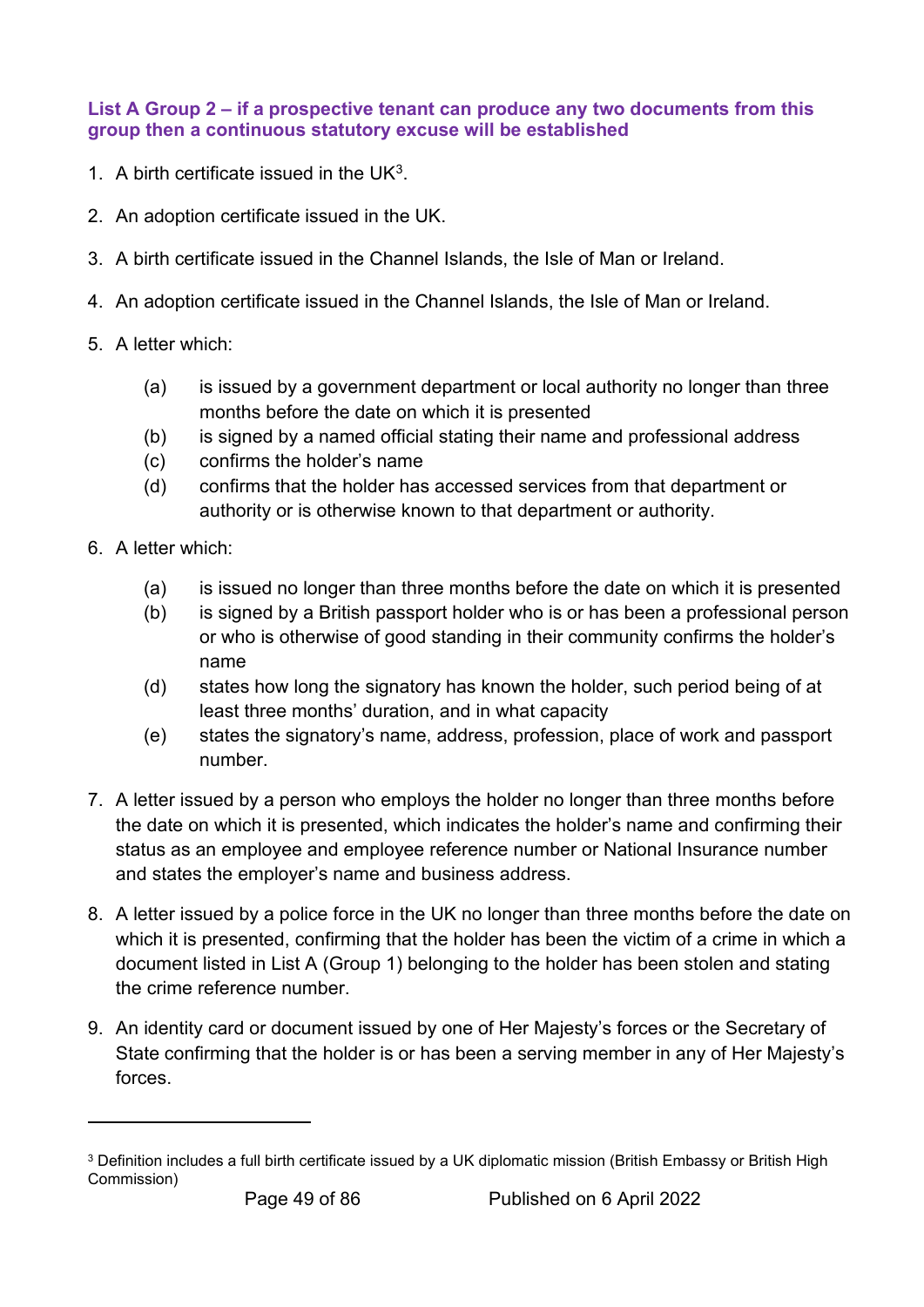- 10. A letter issued by Her Majesty's Prison Service, the Scottish Prison Service or the Northern Ireland Prison Service confirming that the holder has been released from the custody of that service no longer than six months before the date on which that letter is presented, and confirming their name and date of birth.
- 11. A letter issued no longer than three months before the date on which it is presented by an officer of the National Offender Management Service in England and Wales, an officer of a local authority in Scotland who is a responsible officer for the purposes of the Criminal Procedure (Scotland) Act 1995 or an officer of the Probation Board for Northern Ireland confirming the holder's name and date of birth and confirming that the holder is the subject of an order requiring supervision by that officer.
- 12. A current licence to drive a motor vehicle granted under Part 3 of the Road Traffic Act 1988 (to include the photocard licence in respect of licences issued on or after 1st July 1998) or Part 2 of the Road Traffic (Northern Ireland) Order 1981 (to include the photocard licence).
- 13. A certificate issued no longer than three months before the date on which it is presented, by the Disclosure and Barring Service under Part V of the Police Act 1997, the Scottish Ministers under Part 2 of the Protection of Vulnerable Groups (Scotland) Act 2007 or the Secretary of State under Part V of the Police Act 1997 in relation to the holder.
- 14. A document, or a screen shot of an electronic document, issued no longer than three months before the date on which it is presented, by Her Majesty's Revenue and Customs, the Department of Work and Pensions, the Northern Ireland Department for Social Development or a local authority confirming that the holder is in receipt of a benefit listed in section 115(1) or (2) of the Immigration and Asylum Act 1999.
- 15. A letter which:
	- (a) is issued no longer than three months before the date on which it is presented
	- (b) is issued by a public authority, voluntary organisation or charity in the course of a scheme operated to assist individuals to secure accommodation in the private rented sector in order to prevent or resolve home©sness
	- (c) confirms the holder's name
	- (d) states the address of a prospective tenancy which the authority, organisation or charity is assisting the holder to obtain.
	- 16.A letter which:
		- (a) is issued by a further or higher education institution in the UK
		- (b) confirms that the holder has been accepted on a current course of studies at that institution
		- (c) states the name of the institution and the name and duration of the –ourse.